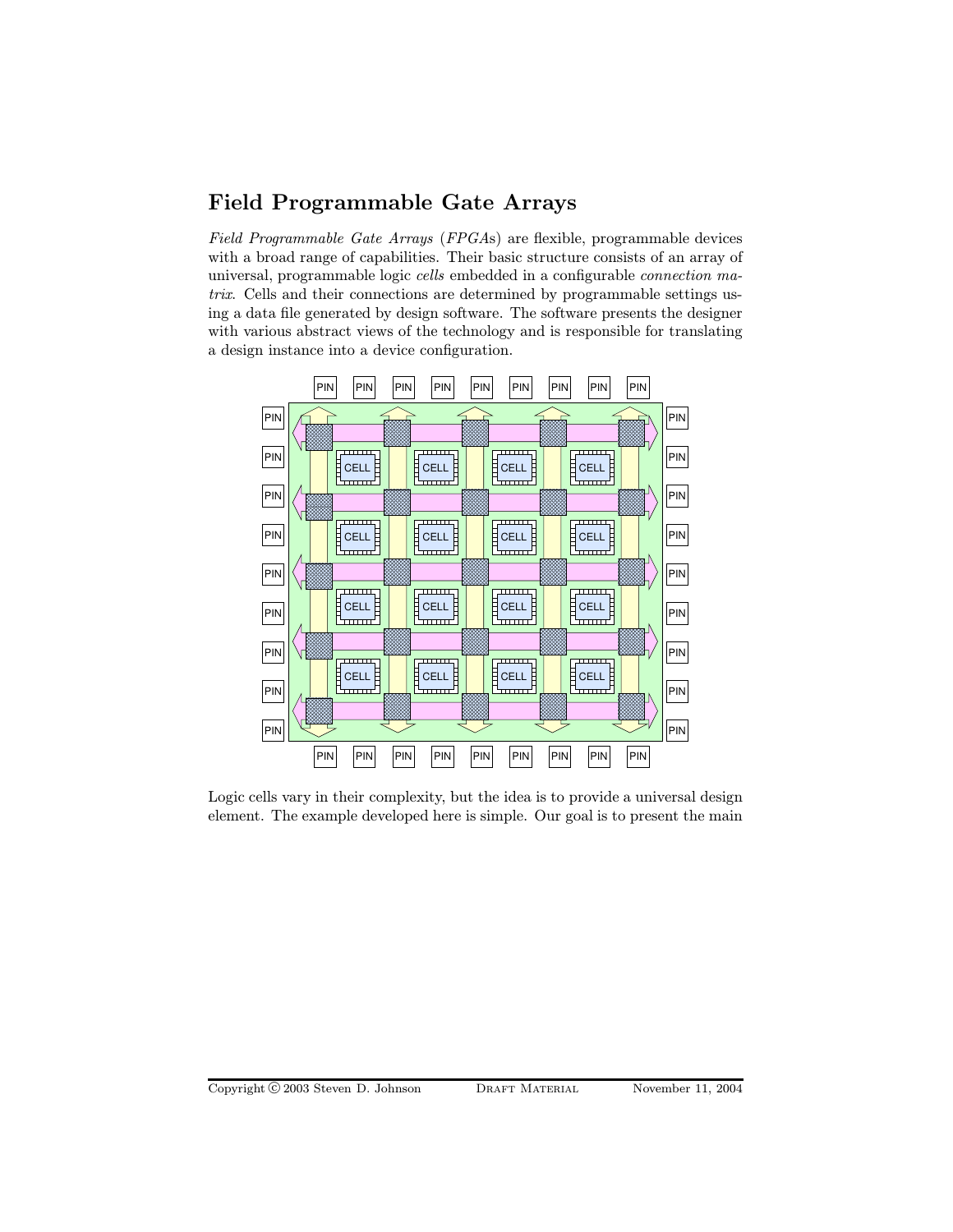ideas. Our cell consists of a single  $8 \times 3$  selector composed with a D flip-flop



As we have already seen, a  $3 \times 8$  selector can implement any 3-input logic gate by using the selection inputs for operands and hard-coding the truth table. The FPGA cells provide a progammable means of fixing a truth table for the cell. In some devices this is done with a once-only fuse-burning technology. In others, the truth table is implemented with a  $8 \times 1$  bit *random access memory*, and so may be re-programmed with different data.

The selector's output is one output of the cell. This output is also fed into a clocked D flip-flop providing two additional outputs from the cell. Assume all clock inputs are common (many devices provide more than one clock network), and the clocking signal is carefully distributed to assure that there are no drift or noise problems.

Cells can be connected the surrounding connection matrix by using fusebased, or memory controlled connections. In our example, cell inputs and outputs are connected to vertical signal traces in this fashion.



The vertical signal traces are connected to horizontal traces by a configurable switch, which, in our example, can be programmed to tie together any combi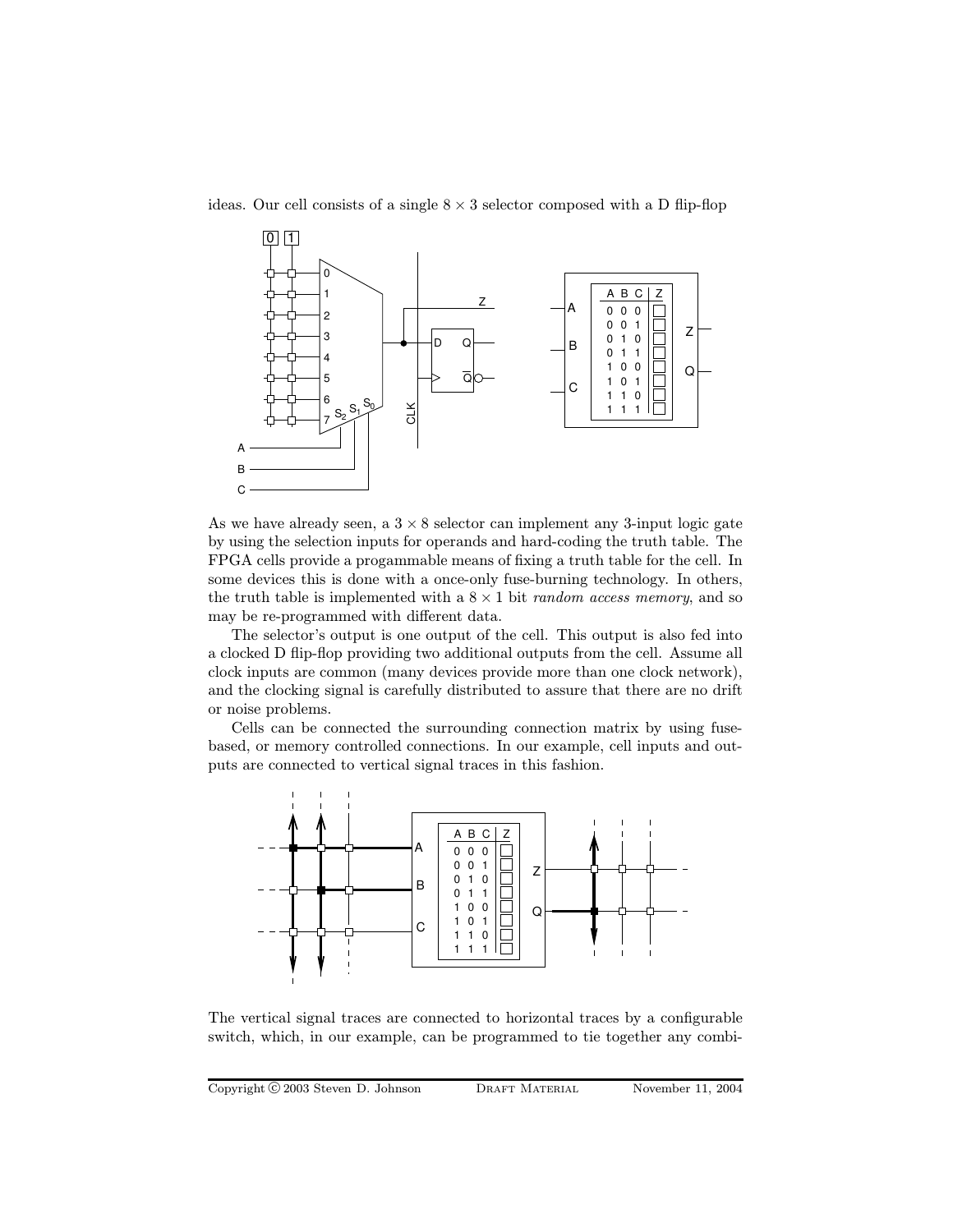nation of its sources.



A small FPGA configuration is depicted in Fig. 1. It contains six cells.

## FPGA Synthesis

FPGAs are complex enough that it is rare to see them configured manually. A computer-aided design (CAD) environment is usually involved in translating the designer's intent into an FPGA configuration. The designer's input into the CAD environment may take several forms.

- Schematic. Many CAD environment come with a graphical editor for schematic design entry. The resulting graphical data structure is linked to a library of elementary components representing a generic network of logical elements.
- *Netlists*. The network of elementary components, or *netlist*, is the standard bridge between the design tool set and the collection of routines need for translation into configuration data for the FPGA.
- Hardware Description Languages. Since the implementation process is now the responsibility of intermediate tools, any means of producing a netlist may be used. These means may include design description languages that correspond to programming languages used in software development. A hardware description language typically has a dialect for describing netlists in a hierarchical fashion, with features for data declaration and parameterization that make design development more reminiscent of programming.

Once a design has been entered and compiled into a standard form, another collection of processes perform the translation into FPGA configuration data. This may involve the following steps, individually or in combination.

• *Minimization*. Automated optimizers may are used to minimize the logic and perform other transformations.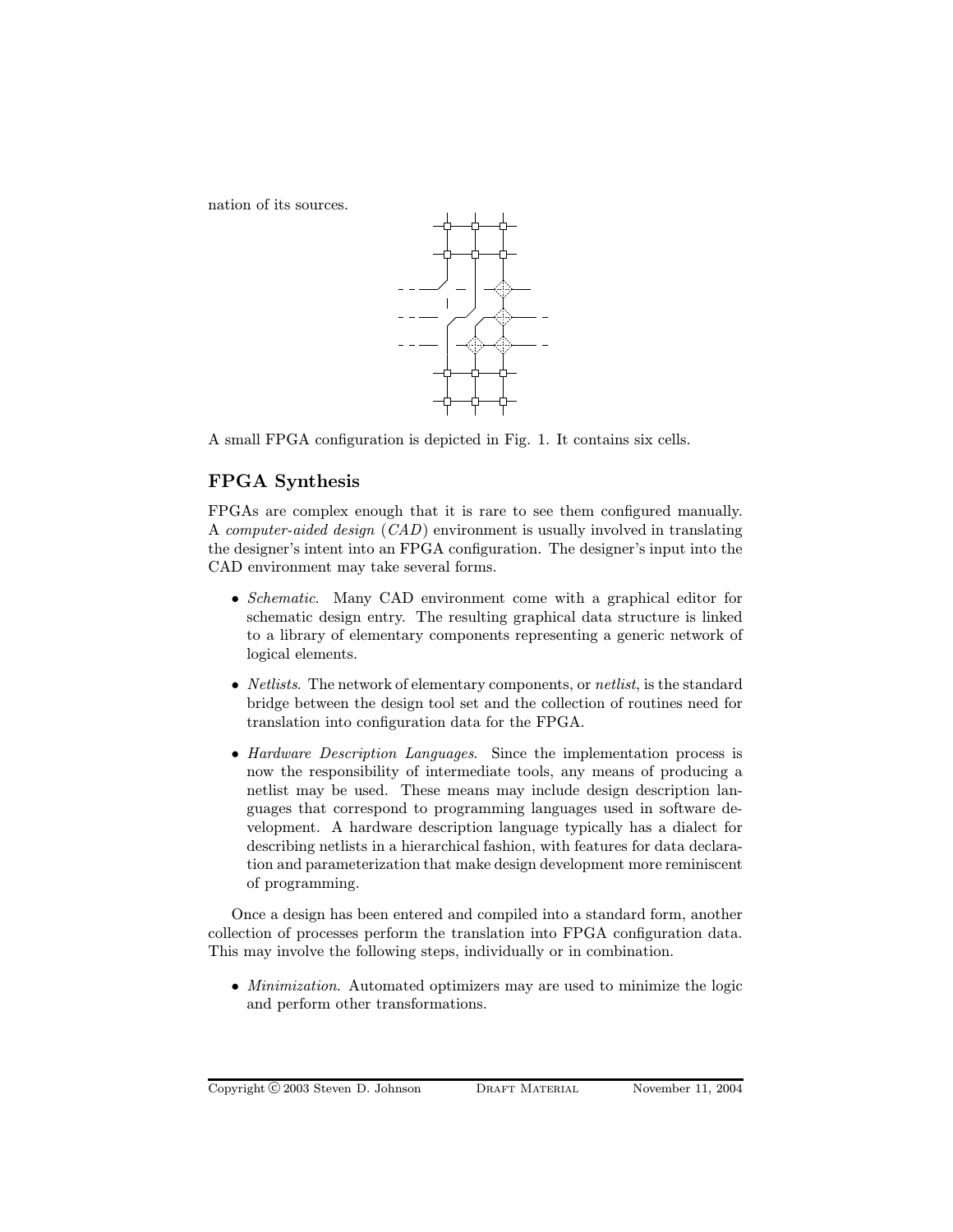

Figure 1: A simplified FPGA architecture.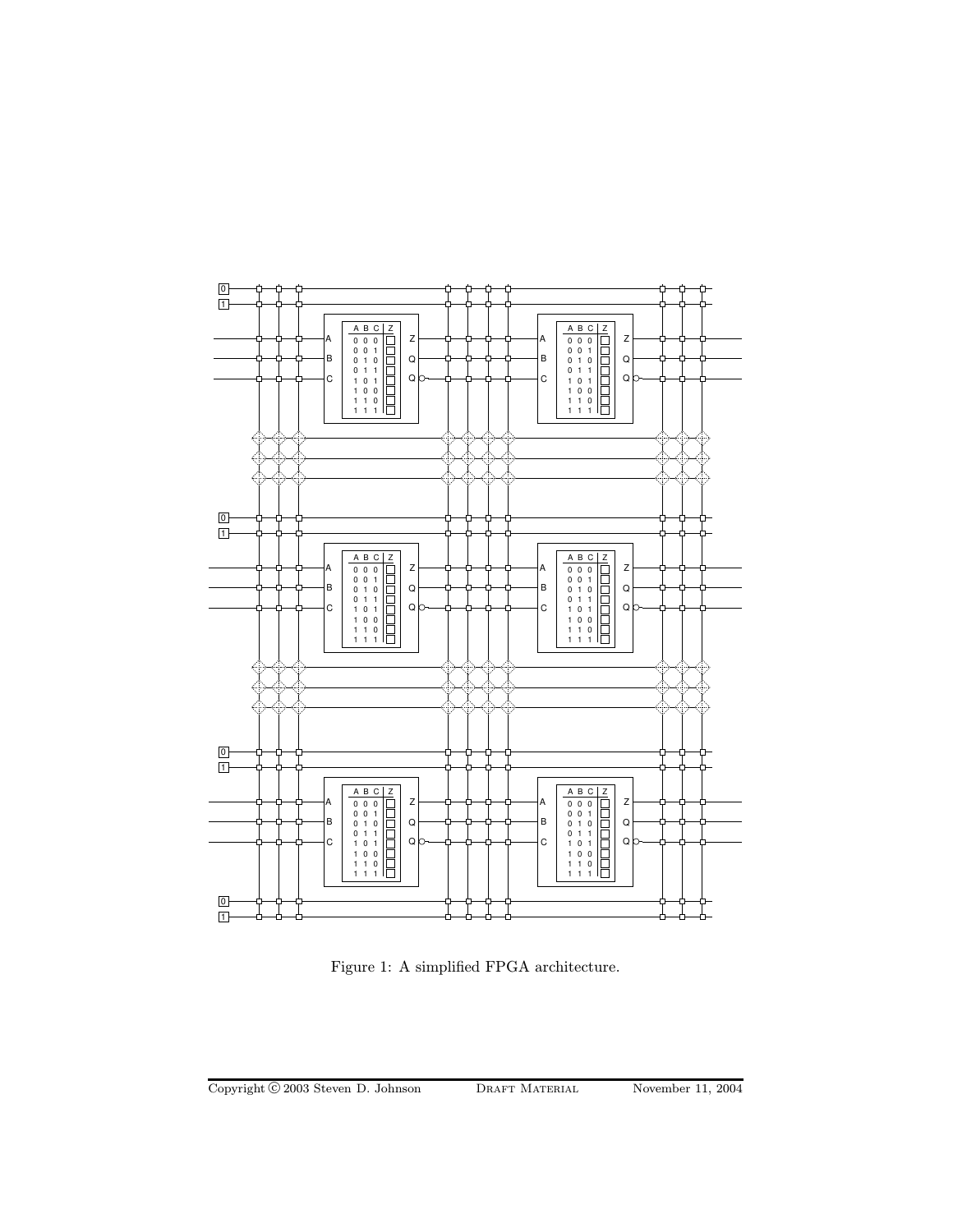- Mapping. The netlist is broken up into units that correspond to cells. In our example, a cell can implement a combinational logic gate, a simple flip-flop, or a *gated flip-flop*. Thus an early step in design synthesis is to re-generate the design in terms of these design unit.
- Placement Once the design is expessed as a network of cells, a placement routine assigns each cell to a physical location in the FPGA. The optimization problem in this phase is to shorten the distance between connected cells and I/O pins.
- Routing With the cell positions fixed, a routing routine determines how the connection matrix is programmed to connect cells and pins.

Each of the translation problems described above is computationally hard to perform. In combination, the complexity of automated synthesis is astronomically high. For this reason, the synthesis routines use heuristic decision making to seek good solutions to their parts of the implementation problem—and usually do a better job than a human can do, making far fewer mistakes.

In spite of all this automation, human decision making is still crucial in large implementation problems. The designer interacts with the CAD environment by setting constraints, or limits on how slow or large the resulting implementation is allowed to be. If the tools can meet these contraints, the synthesis process has been successful. Otherwise, the designer may intervene by: ways:

- Changing the synthesis parameters to alter decision heuristics, the time allotted for minimization, placement, routing, etc.
- Changing the constraints, relaxing the timing requirments, perhaps.
- Refining the source design, doing manual optimization, architecture reorganization, and so forth, to help the tools along.
- Revising the design, by decomposing in a different fashion, using different abstractions, or perhaps a different algorithm.
- "Tweaking" the result, by making implementation modification such as:
	- Editing intermediate data.
	- Manually refining the target configuration. CAD environments may provide a floorplan editor for this purpose.

Although the last of these options may seem unwise, it is fairly common practice. All of these forms of intervention require intimate knowledge of the CAD algorithms and target technology.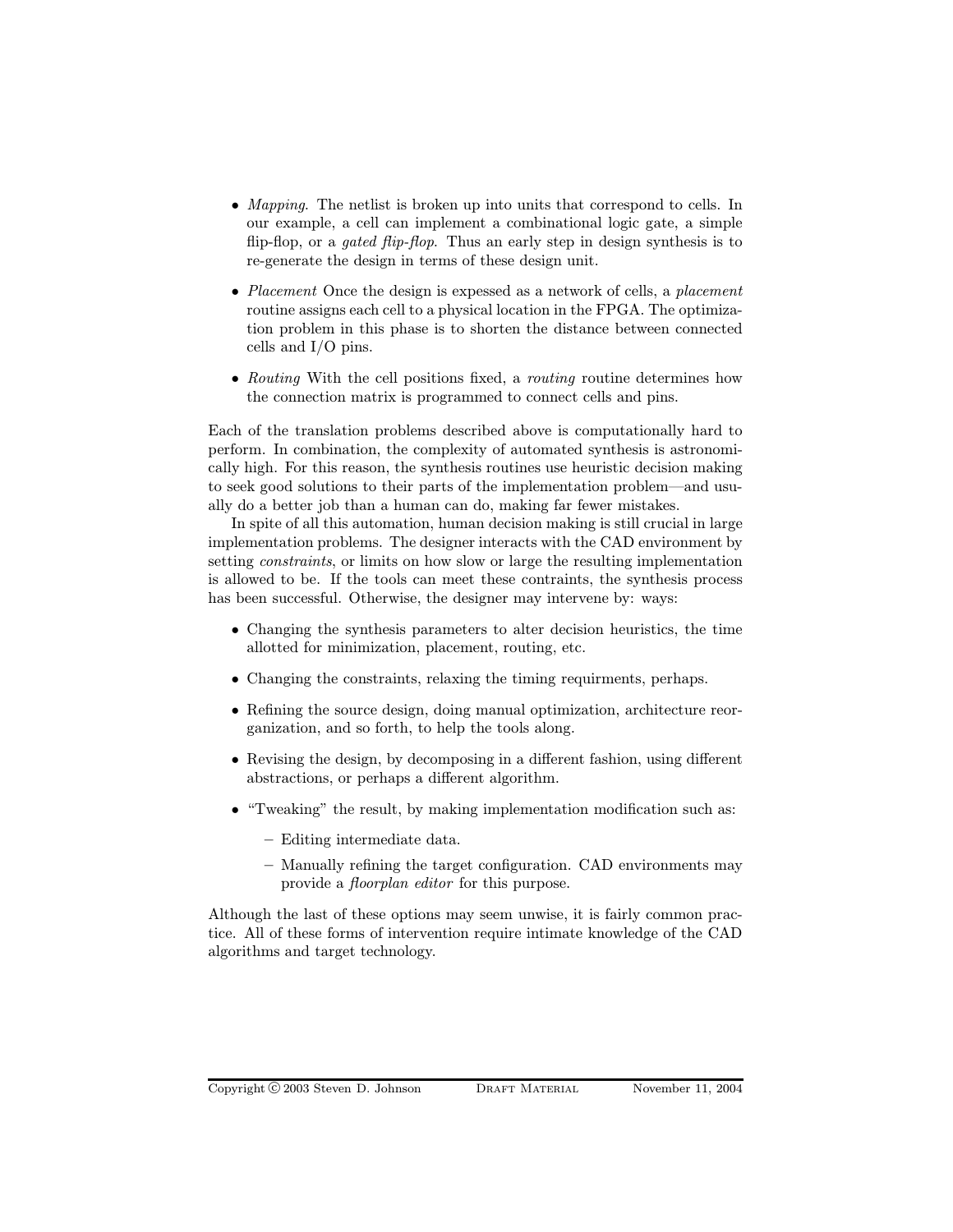## An example

Let us walk through a small example to illustrate the synthesis process. We shall design and implement a two-bit counter with clear and count control inputs.



• *Minimization*. We can implement the *clear* mode with and and gate feeding into a DFF. Since we are doing this problem by hand, it is worthwhile minimizing the next-state values of the two counter bits,  $S_1$  and  $S_0$ .

| CNT          | $\overline{S_1}$ | $S_0$ |   | 71 |
|--------------|------------------|-------|---|----|
| 0            | 0                |       | 0 |    |
| 0            | 0                | 1     | 0 | 1  |
| 0            | 1                | 0     | 1 | 0  |
| 0            | 1                | 1     | 1 | 1  |
| 1            | 0                | 0     | 0 | 1  |
| 1            | 0                | 1     | 1 | 0  |
| $\mathbf{1}$ | 1                | 0     | 1 | 1  |
| 1            |                  |       |   | l) |



- Mapping. Figure 2 is a schematic for the counter. Our next task is to assign the gates of this circuit onto FPGA cells. We might begin by partitioning each flip-flop with its closest input gates. After that, any combination of gates depending on at most three input signals can be assigned to a cell. Left-over combinational blocks are then mapped to cells as shown in Fig. 3. Dealing with shared outputs is what makes this problem, by itself, computationally hard. Of course, there is also the fact that a different minimization of the logic can change the partitioning.
- Placement. Fig. 4 shows a placement of the four cells into which our counter design was mapped. The strategy that was used for this placement

Copyright © 2003 Steven D. Johnson DRAFT MATERIAL November 11, 2004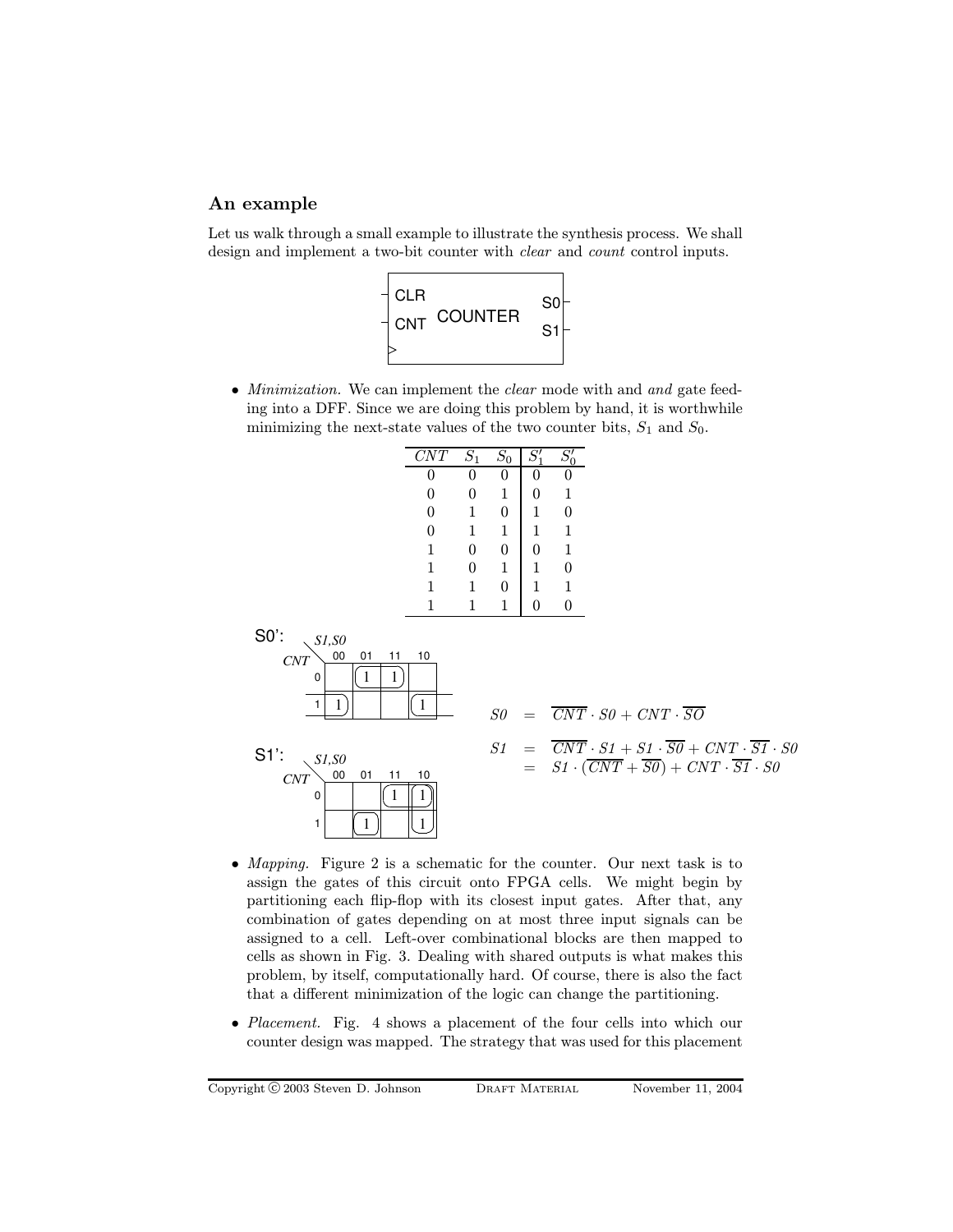

Figure 2: Schematic of the example counter circuit.



Figure 3: Counter circuit mapped into FPGA cells.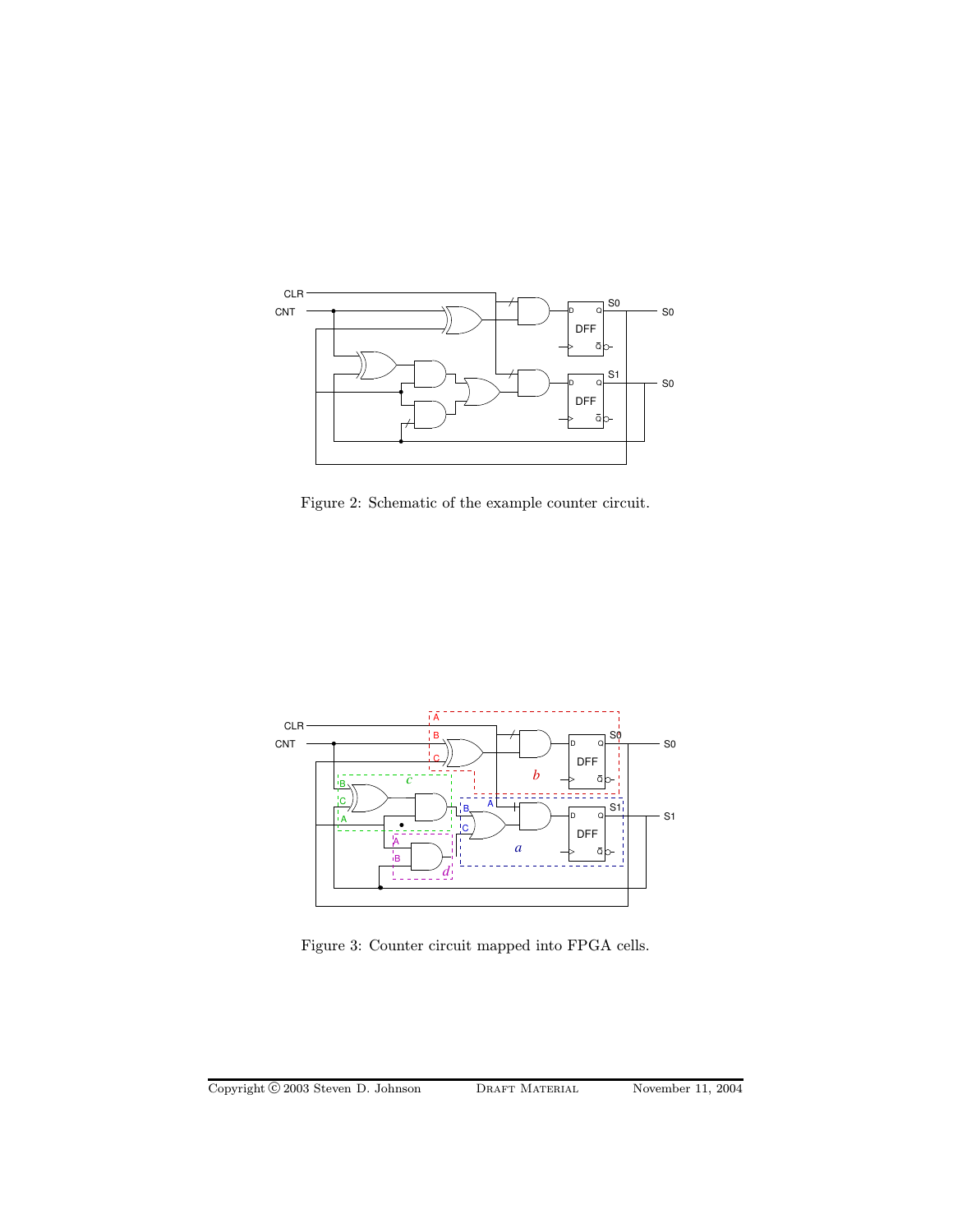

Figure 4: Counter circuit placed and routed on a  $2 \times 3$  cell FPGA.

was to place the flip-flops first, in the right-hand column at opposite ends the idea was to make the cell outputs close to the periphery for connection to pins and proceed backward through the gate network placing gates in the nearest available cell.

• Routing. Finally, the cells are connected according to the schematic. Since only four of the six available cells are used, finding available paths for all the connections was not difficult. The resulting implementation might be improved by rearranging the cells to reduce path lengths, but doing this may increase congestion in the routing.

Design synthesis complexity is made still more complex by the fact that there are multiple aspects by which one measures the quality of the result. Speed and area (as measured by the number of cells) is the most prevalent of these tradeoffs. It is usually the case that to obtaining a faster implementation takes more